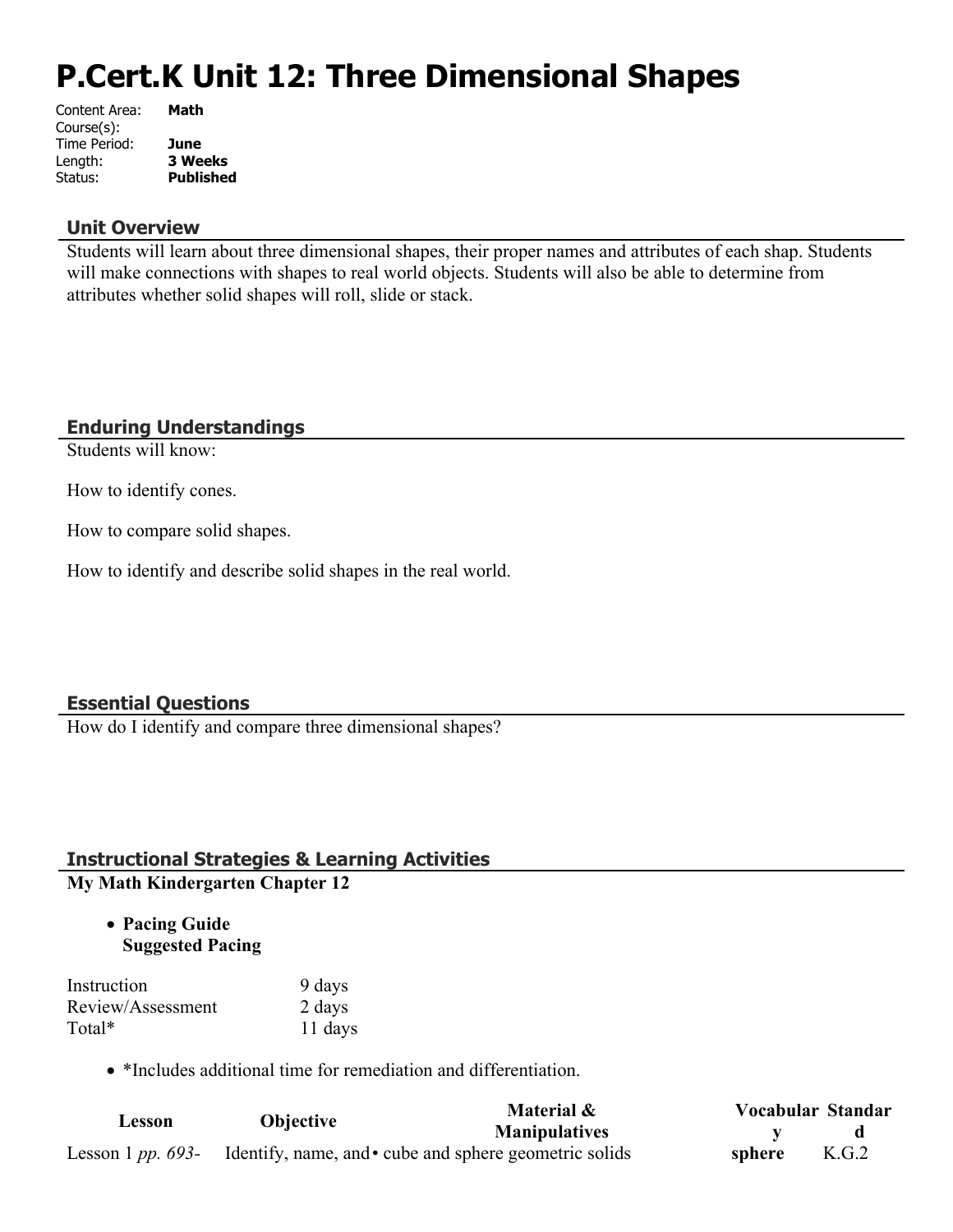| 698<br><b>Spheres and Cubes spheres.</b>                          | describe cubes and • ball, globe                   | • number cube, cube shaped box<br>• round-ended toothpicks                                                                                                                                           | cube             | K.G.3<br>K.G.4                                                                               |
|-------------------------------------------------------------------|----------------------------------------------------|------------------------------------------------------------------------------------------------------------------------------------------------------------------------------------------------------|------------------|----------------------------------------------------------------------------------------------|
|                                                                   |                                                    | $\cdot$ clay<br>• objects shaped like spheres and cubes                                                                                                                                              |                  | <b>Major</b><br><b>Cluster</b>                                                               |
| Lesson 2 pp. $699-$<br>704<br><b>Cylinders and</b>                | describe cylinders solids<br>and cones.            | Identify, name, and • cube, sphere, cylinder, and cone geometric<br>· objects shaped like cylinders and cones                                                                                        | cylinder<br>cone | MP 2, 3,<br>4, 6, 7, 8<br>K.G.2<br>K.G.3<br>K.G.4                                            |
| Cones                                                             |                                                    |                                                                                                                                                                                                      |                  | <b>Major</b><br><b>Cluster</b>                                                               |
| Lesson $3 pp. 705$ -                                              | Analyze and                                        | • cube, sphere, cylinder, and cone geometric                                                                                                                                                         | roll             | <b>MP 4,</b><br>5, 6, 7, 8<br>K.G.4                                                          |
| 710<br><b>Compare Solid</b><br><b>Shapes</b>                      | compare solid<br>shapes.                           | solids<br>· objects shaped like cubes, spheres, cylinders, slide<br>and cones                                                                                                                        | stack            | <b>Major</b><br><b>Cluster</b>                                                               |
|                                                                   |                                                    | · building blocks                                                                                                                                                                                    |                  | MP 3, 4,<br>5, 6, 7                                                                          |
| <b>Check My Progress</b><br>Lesson 4 pp. 713-<br>718              | Act it out to solve • building blocks<br>problems. | • geometric solid shapes                                                                                                                                                                             |                  | K.G.2<br>K.G.4                                                                               |
| <b>Problem-Solving</b><br><b>Strategy: Act It</b><br>Out          |                                                    |                                                                                                                                                                                                      |                  | <b>Major</b><br><b>Cluster</b>                                                               |
| 724<br>Model Solid Shapes shapes in the<br>in<br><b>Our World</b> | describe solid<br>physical world.                  | Lesson 5 pp. 719- Identify, name, and • cube, sphere, cylinder, and cone geometric<br>solids<br>· classroom objects shaped like geometric<br>solids<br>• magazines<br>• glue sticks<br>• large paper |                  | <b>MP1,</b><br>4, 6, 7<br>K.G.1<br>K.G.2<br>K.G.3<br>K.G.4<br><b>Major</b><br><b>Cluster</b> |
|                                                                   |                                                    |                                                                                                                                                                                                      |                  | MP 1, 6,<br>7,8                                                                              |

# **Integration of 21st Century Themes and Career Exploration**

| CRP.K-12.CRP2 | Apply appropriate academic and technical skills.                      |
|---------------|-----------------------------------------------------------------------|
| CRP.K-12.CRP5 | Consider the environmental, social and economic impacts of decisions. |
| CRP.K-12.CRP4 | Communicate clearly and effectively and with reason.                  |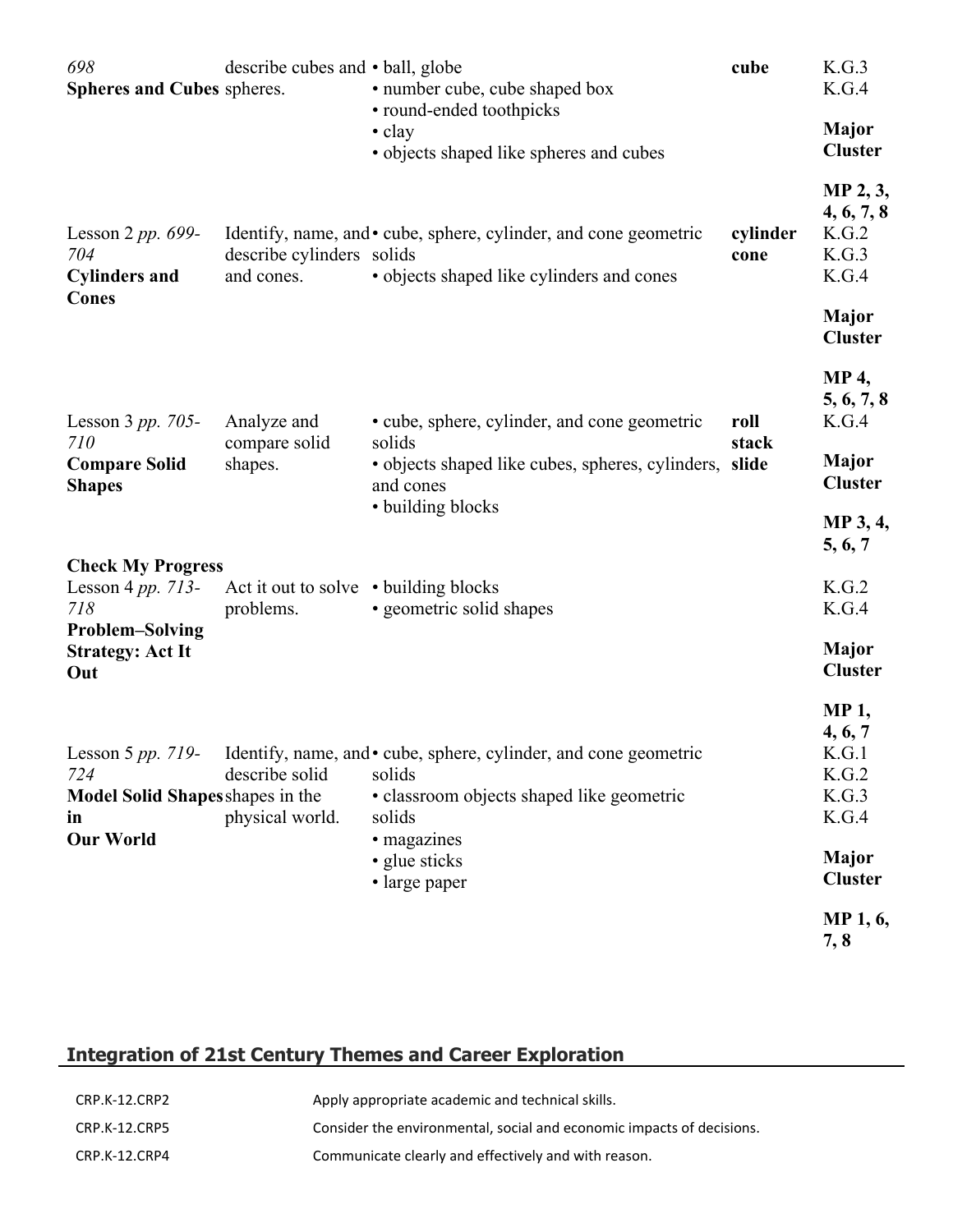| CRP.K-12.CRP11 | Use technology to enhance productivity.                                            |
|----------------|------------------------------------------------------------------------------------|
| CRP.K-12.CRP8  | Utilize critical thinking to make sense of problems and persevere in solving them. |
| CRP.K-12.CRP1  | Act as a responsible and contributing citizen and employee.                        |
| CRP.K-12.CRP6  | Demonstrate creativity and innovation.                                             |
| CRP.K-12.CRP12 | Work productively in teams while using cultural global competence.                 |

#### **Technology Integration**

Utilize programs on the IPad.

Use of Shutterfly Share Site.

Smartboard lessons and technology

## **Interdisciplinary Connections**

| LA.RF.K.1        | Demonstrate understanding of the organization and basic features of print.                                                                                                                          |
|------------------|-----------------------------------------------------------------------------------------------------------------------------------------------------------------------------------------------------|
| LA.RF.K.2        | Demonstrate understanding of spoken words, syllables, and sounds (phonemes).                                                                                                                        |
| LA.RI.K.1        | With prompting and support, ask and answer questions about key details in a text.                                                                                                                   |
| LA.RF.K.3        | Know and apply grade-level phonics and word analysis skills in decoding and encoding<br>words.                                                                                                      |
| LA.RI.K.2        | With prompting and support, identify the main topic and retell key details of a text.                                                                                                               |
| LA.RI.K.4        | With prompting and support, ask and answer questions about unknown words in a text.                                                                                                                 |
| <b>LA.RI.K.7</b> | With prompting and support, describe the relationship between illustrations and the text<br>in which they appear (e.g., what person, place, thing, or idea in the text an illustration<br>depicts). |

#### **Differentiation**

Each chapter in My Math teacher manual contains differentiated instruction for Approaching level, On Level and Above level students.

## **Modifications & Accommodations**

I&RS and 504 accommodations will be utilized in addition to the differentiated instruction in the Unit.